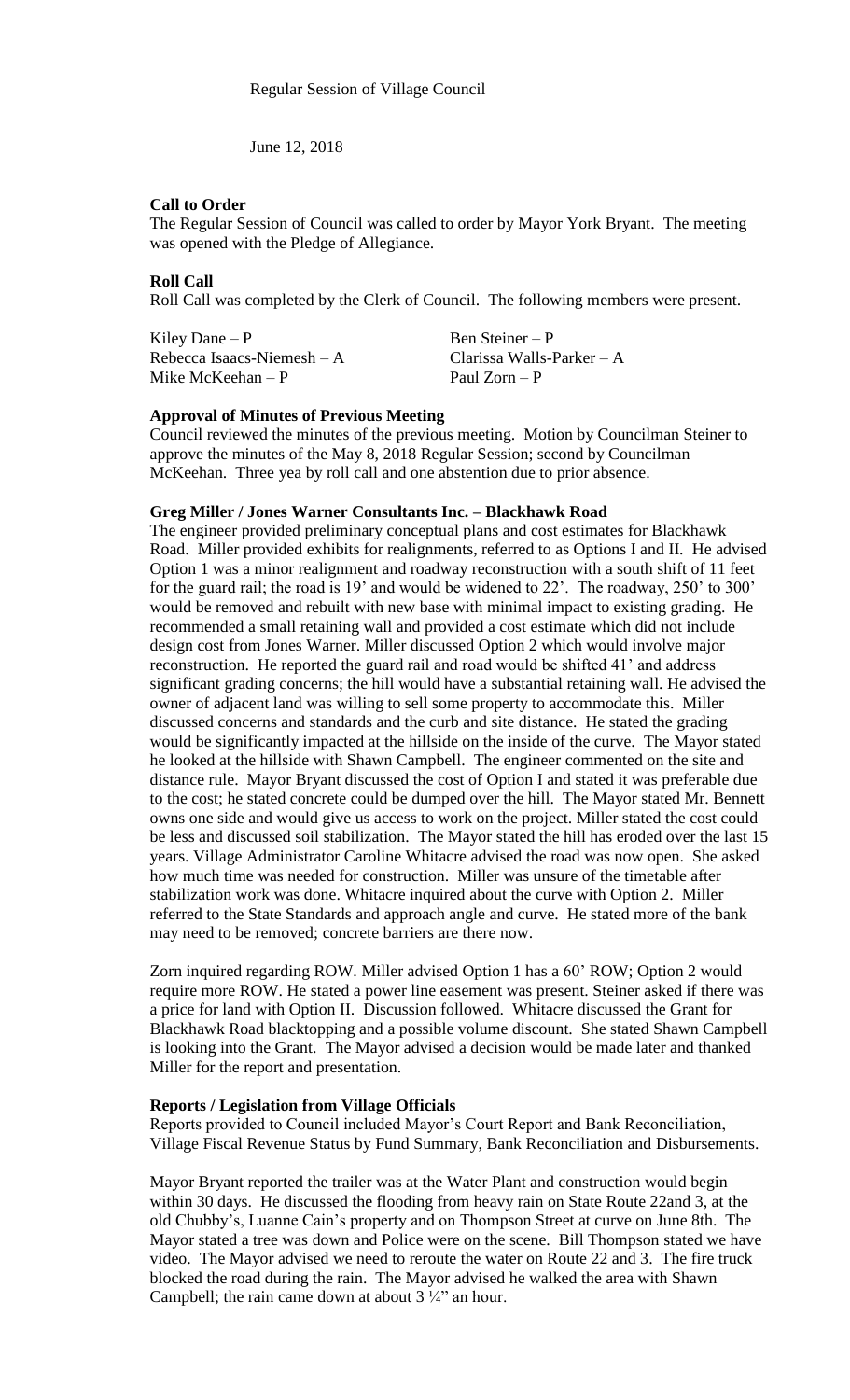June 12, 2018

The Village Administrator reported on the FEMA Grant Hazard Mitigation pre-application. She advised the Village was not approved to move forward on the grant for \$32,000 for storm water run-off for the eastern section of Morrow. FEMA received 80 applications. She received a letter advising her of Fall grant applications available. She stated the Village has benefited from OPWC Grants; Friday is the deadline for application for 2020 funds available. We are applying for water main replacements near Rochester, Lake Road, Ward Road, Salem Road, etc. We have one pre-application in for 2019, previously submitted by Shawn Campbell; she stated we are taking advantage of grant opportunities. The Mayor commented on Ward Road. Village Solicitor Kaspar read the pending Resolution authorizing the application.

Motion by Councilman Zorn to suspend the rules and waive three readings of Resolution #9- 18; second by Dane. Four yea by roll call. Motion by Zorn to adopt Resolution #9-18, authorizing submission of application and participation by the Village of Morrow for PY34/2020; second by Dane. Four yea by roll call.

McKeehan discussed the new Warren County Jail construction and Sheriff's office. He reported he met with the Commissioners and learned they have the authority to pass a sales tax increase for the benefit of the County without ballot initiative; thus, the sales tax increase was passed for five years for the new jail. Zorn discussed literature he received from the Warren County Water and Sewer Department, Volume I, Edition I. He stated Warren County rates will go up in January.

The Mayor commented on the banners on all telephone poles in Fayetteville with pictures of soldiers. He stated he hoped the Village could get a cheaper price for smaller banners. Discussion followed. McKeehan commented on banners and a local Mason, Ohio company. He discussed the size of the Monroe banners. Whitacre advised prices were available for 18"X 36", 18"X45, etc. She stated she previously provided quotes for 30"X 60". The Mayor suggested a smaller size. Whitacre stated she would try to resolve the matter by the next Council Meeting.

McKeehan stated he walked the Blackhawk Road area many times over the years and discussed the water running off the hill. A trench to divert water off the hill over to Route 22 and 3 would be needed. Mayor stated there is a 38" pipe near the Cain's home and water poured during the heavy rain, appeared like a river.

Zorn reported sponsorship was needed for the 1st Friday Festival, such as the dumpster by the Village. Whitacre stated the banks and businesses have donated \$100, \$250 and \$500 and booths are available at \$25.00. Bands and Food Trucks will be present. Fiscal Officer Tina Powell stated she was advised on Saturday the Car Wash would be sponsoring Morrow Appreciation Days with a free car wash, food and beverages. The owner asked for the upcoming event to be posted on the web site and she needed permission to do that. The Mayor asked the Solicitor if it was permissible to do so. He allowed the posting to include the 1st Friday Festival for the public event.

#### **Public Forum**

Mandy Beamer of Bryson's stated they were interested in donating to the Village banners. She reported on the 4<sup>th</sup> Annual Car Show held on May 26th; it was fun for the whole community. The Car Show featured 108 cars this year and \$1340 was raised for the Fire Department. Mrs. Beamer advised clean-up was performed after the event and thanked the Village for allowing them to hold the Car Show. She stated the 2019 location for the show is under discussion. Beamer stated they would like to have it at the old Elementary School Parking Lot and provide portalets. Mayor Bryant stated he would like to see it on Main Street next year. Mrs. Beemer stated a lot of feedback was received this year on the Main Street location. The Mayor discussed possibilities, making Main Street more conducive for the show. She stated Family Dollar customers complained about the Car Show blocking the entrance. The Mayor stated the show was great this year. McKeehan stated he had to work